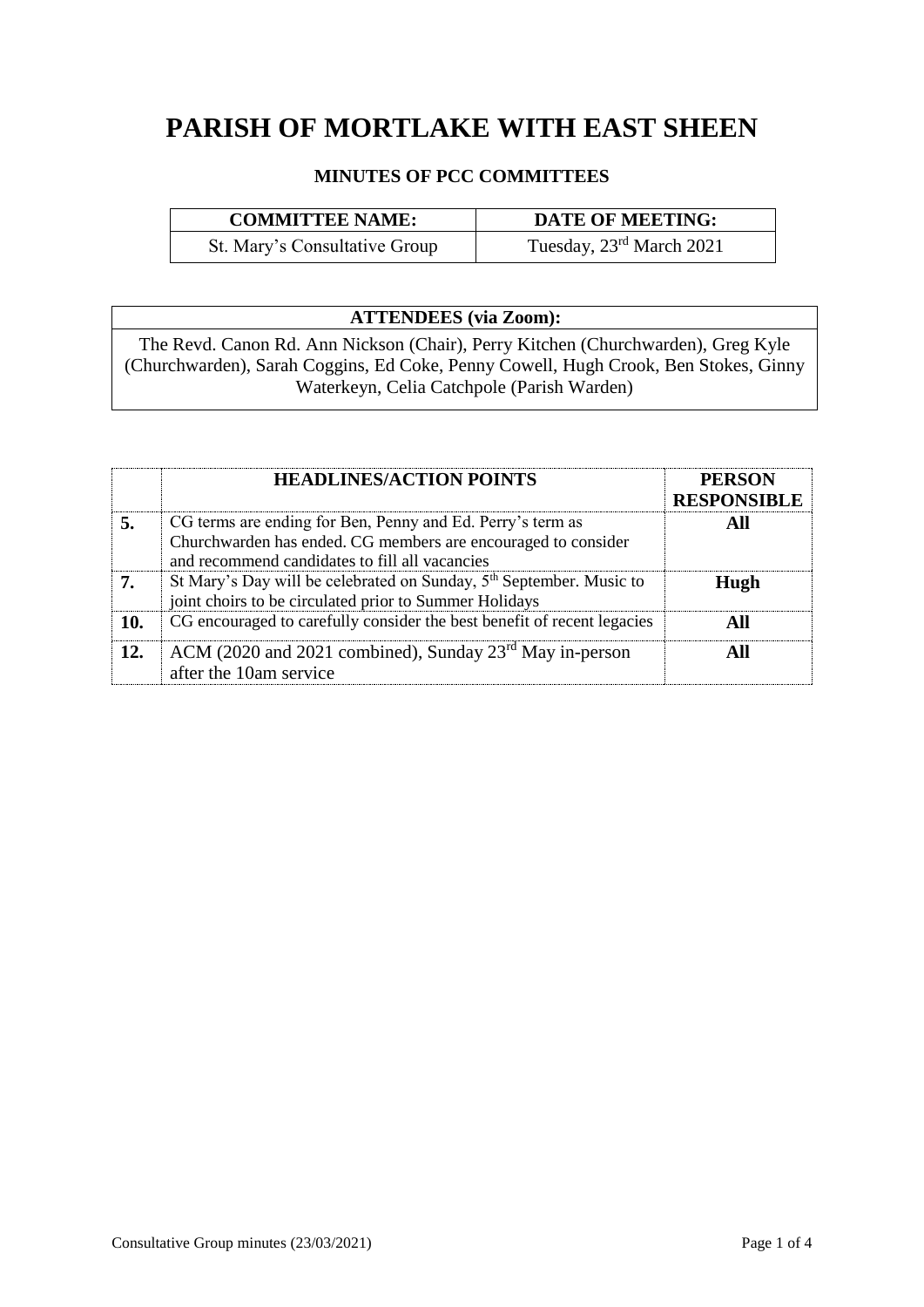- 1. **Welcome and Prayers**: Ann welcomed everyone, and held a prayer.
- 2. **Apologies for absence**: Katie Lee, Beccy Legonie and Jen Louden were unable to attend the meeting.
- 3. **Minutes of previous meeting**: The minutes of the meeting held on 25th January 2021 were presented and accepted by the meeting with no amendments.

#### 4. **Matters arising:**

None discussed

5. **Consultative Group Members:** Ann highlighted a number of upcoming changes for consideration. **Ed** and **Penny** were coming the end of their second 3-year term on the Group. Ann suggested Ed consider being co-opted as Consultative Group secretary for the next term. **Ben** has come to the end of his first 3-year term so can stand again. Ann encouraged the group to think about who could fill these vacancies.

Perry has reached the end of his 4-year term as Churchwarden, and will be stepping down from the role. He will continue in the role of Treasurer to St Mary's as the two roles are not linked. Ann encouraged everyone to think about suitable candidates for the Churchwarden position.

#### 6. **Recent Services and Events**

- 6.1 **Return to live worship:** Members felt the return to live worship since February had been successful. The Sunday 10am service will continue to be livestreamed, and Play Church/Godly Play activities will continue to be held virtually. Transport to church has not yet resumed, prior to Michael Irvine receiving his second vaccine dose. It may be possible for Michael to attend the Easter Sunday service – Ed will book him a ticket.
- 6.2 **Mothering Sunday (14/03):** This was limited in scope due to no children being present. Ann pointed out that when families with younger children do start returning to live worship in larger numbers, we will need to re-consider leadership roles for Godly Play due to a number of volunteers stepping down.

#### 7. **Future Services and Events**

**Palm Sunday (28/03)**: Due to current pandemic restrictions, there will be no donkeyled procession or outdoor service at Sheen Lane crossroads. Instead, there will be a 10am Eucharist with the reading of the Passion Gospel in church. We are currently figuring out how best to do this in a socially distanced manner. Perry pointed out that we have a credit for hiring the donkey next year.

**Holy Week and Easter Services (Easter Day, 04/04):** There will be a service at 8pm on the Monday of Holy Week. The Maundy Thursday service will not feature washing of feet due to the current pandemic restrictions. On Good Friday, there will be a virtual Childrens' Service conducted via Zoom at 11am, and at 2pm there will be a one-hour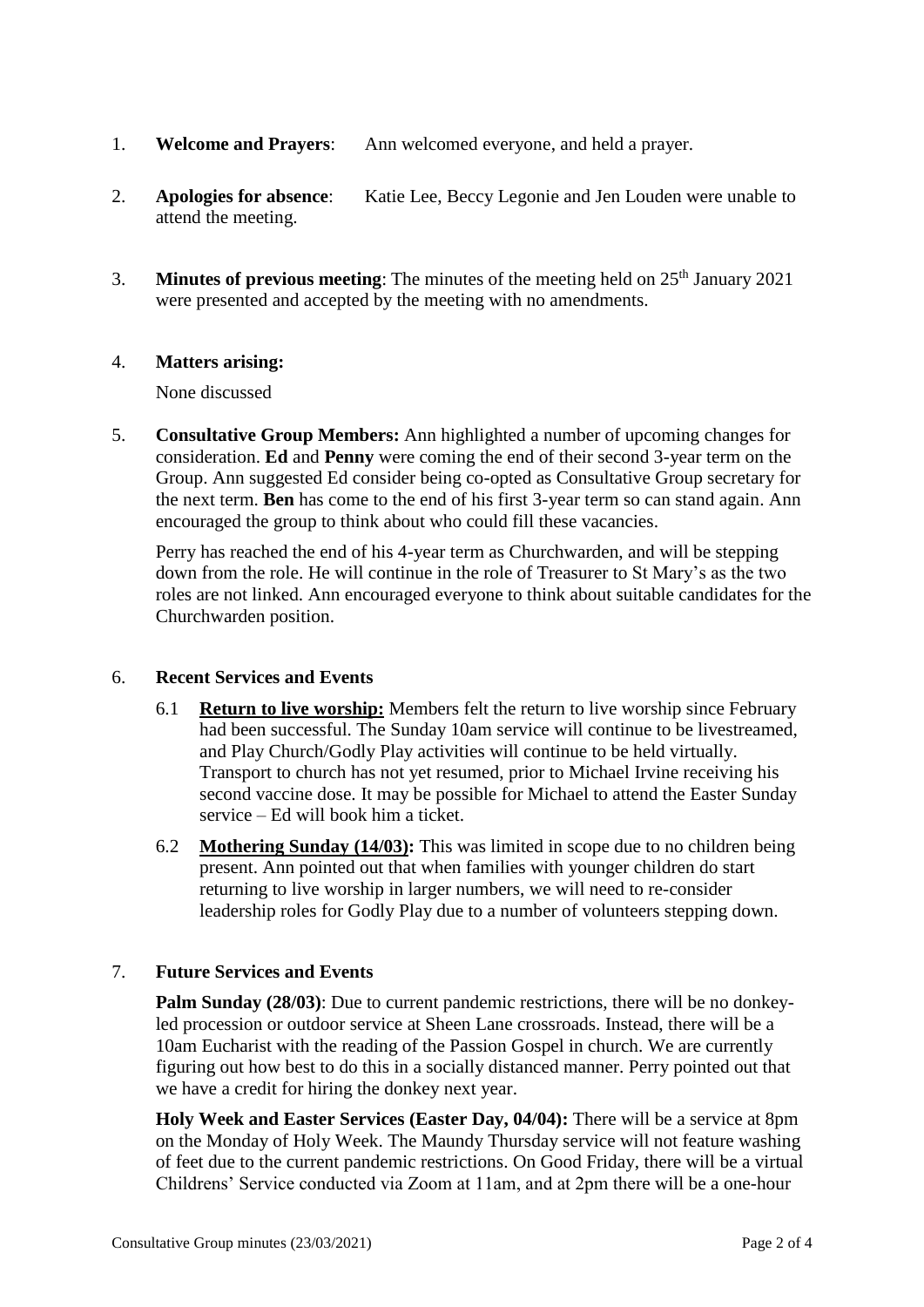service of poetry, music and reflection. Hugh reported that the reduced choir are planning to perform anthems at the services for Maundy Thursday, Good Friday and Easter Day.

**Mortlake Fair and Garden Party (weekend of 26/27 June):** The Mortlake Fair is planned to go ahead this year, subject to pandemic restrictions being lifted by this time. However, the Group felt it was not worthwhile for St Mary's to have a presence at the event, based on previous years. The local History Society is planning to deliver a talk about the history of the Mortlake Brewery site on Saturday,  $26<sup>th</sup>$  June. The annual Garden Party will go ahead on the Sunday and Caroline Timbrell will be contacted to see if she wishes to be involved.

**St Mary's Day**: St Mary's Day will be celebrated on Sunday, 5<sup>th</sup> September. Members of the other church choirs will be invited. Music for the day will be circulated to choirs in advance of the summer holidays to allow for practice.

#### 8. **Treasurer's Report**

**Perry** reported that £2,400 has been received from Tug Boats nursery, and £548 from donations in lieu of Sunday coffee. The only significant expenditure has been the Director of Music's monthly salary. £55,558 has been received from the Berners-Lee legacy.

Fund balances at 23/03/21 were:

|                | £К   |
|----------------|------|
| Donations fund | 20.5 |
| Legacy fund    | 65.7 |
| Tower fund     | 4.0  |
| Total          | 90.2 |

The budget for regular income and expenditure would still anticipate a deficit of £3K for 2021, and this may well increase to £5K if lockdown extends further. The parish budget is currently showing a substantial deficit, and individual churches have been requested if possible to at least balance their books in 2021.

#### 9. **Safeguarding**

Ann reminded the Group that Andrea Pratt is the new Safeguarding Officer at St Mary's. In the coming months, there is likely to be a need for current and new volunteers and church officers to renew their DBS certifications, and to undertake CoE online safeguarding training.

#### 10. **Reports**

10.1 **Rector's Report: COVID-19 Restrictions.** Ann reported there have been no new changes to pandemic restrictions. In line with the Government roadmap, the Annual Church Meeting (Sunday, 23rd May) is expected to be held in-person. **Legacies.** As a result of two recent legacies from the Berners-Lee and, once probate has been granted, Peter Harrop, the Legacy Fund is in a strong position. St Mary's will also receive a 5% share of the Edward Steers legacy. Ann encouraged careful consideration of how the